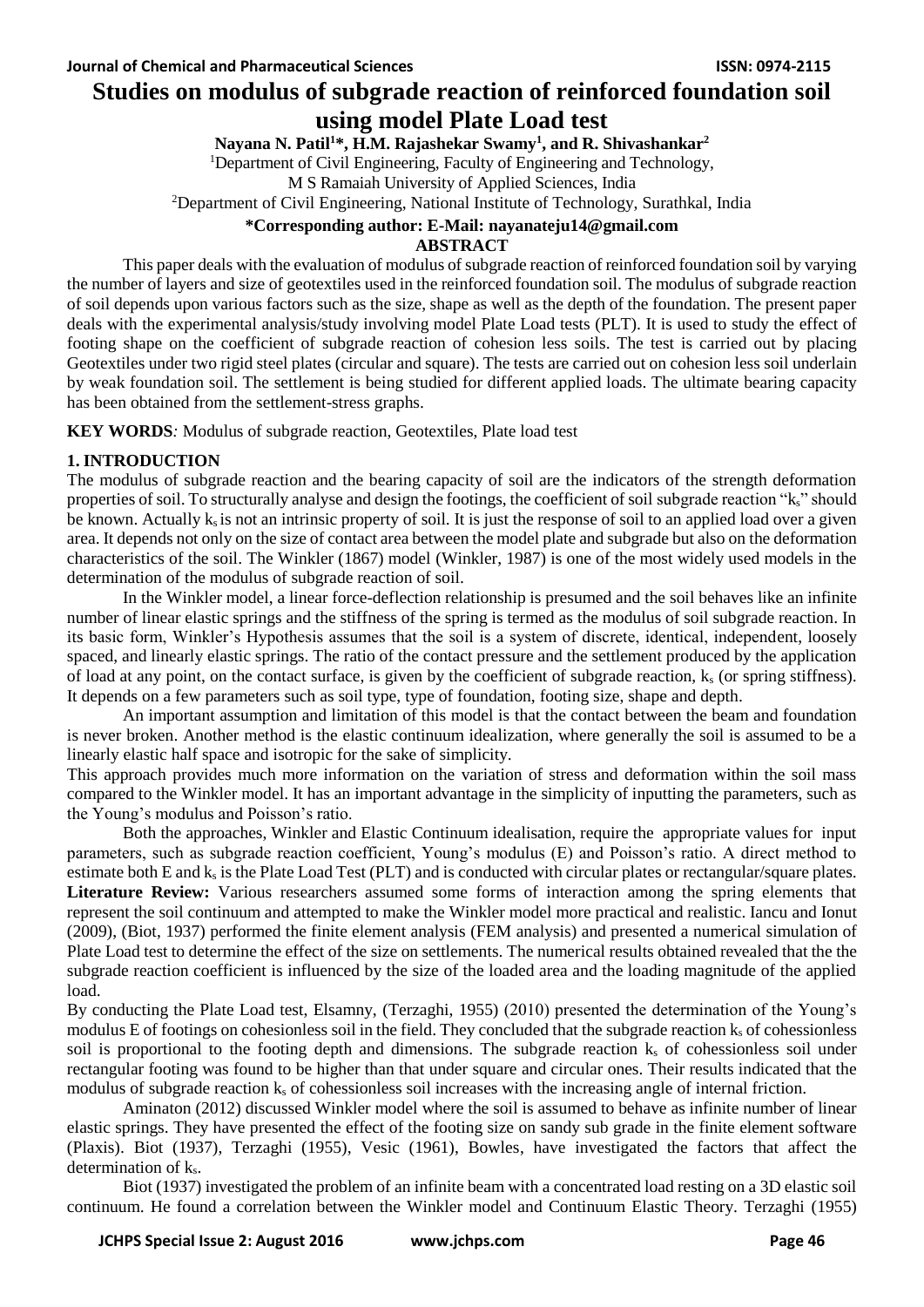recommended k<sup>s</sup> for a rigid 1 x 1 square foot slab resting on the soil medium. But he did not specify the procedure to compute a value of  $k_s$  to be used for a larger slab. Vesic (1961) tried to develop a value of  $k_s$  with relevant matching bending moments by matching the maximum displacement of the beam in both the models .Terzaghi obtained the equation for  $k<sub>s</sub>$  to be applied in the Winkler model.

The Egyptian Code method (2001) involves conducting a number of plate-load tests to study the load settlement characteristics and proposed an equation to estimate the value of modulus of subgrade reaction "*ks*" as follows:

Where:  $k_s$  = Modulus of subgrade reaction ( $kN/m^3$ );

*q* = Stress at settlement;

δ=settlement;

 $k_s =$  $\overline{q}$  $\delta$ 

Reza Z. M. and Masoud J. (2008)[10] suggested a method to determine the modulus of subgrade reaction using the plate load test conducted with a  $0.30 - 1.00$  m diameter circular plate or an equivalent rectangular plate.

Wael N. Abd Elsamee<sup>[11]</sup>(2013) analysed experimentally by conducting a plate load test and determined the effect of foundation size as well as its shape and depth, on the modulus of subgrade reaction  $(k_s)$  of cohesionless soils using nine rigid steel plates of different sizes and shapes (circular, square and rectangular). These tests were carried out on cohessionless soils for different relative densities and under different pressures. He concluded that the subgrade reaction k<sup>s</sup> of cohessionless soil increases with the increasing foundation depth and the change in its size. His results showed a fair agreement with that of Biot (1937).

Hayder Mekkiyah (2007) conducted studies on the settlement of footing resting on reinforced soil under a model circular footing reinforced using biaxial geomesh. He studied the effect of the number of reinforcement layers and the depth of the top most reinforcement layer on the bearing capacity, settlement and the subgrade reaction of soil. He concluded that the subgrade reaction values for reinforced soil were found to improve by 2 to 5, 3 to 7, and 4 to 9 times for one, two, and three layers of reinforcement respectively when compared to those of unreinforced soils.

**Determination Of Modulus Of Subgrade Reaction Of Soil:** One of the major problems in soil mechanics/Geotechnical Engineering is the estimation of the value of "ks". The plate-load test (PLT) helps us to directly measure the compressibility and also the bearing capacity of soils in which sampling is difficult. The plateload test can used to determine the modulus of subgrade reaction of soil.

One of the earliest contributors was Terzaghi (1955). He proposed the values of ks for a rigid slab of size  $(1 \times 1)$  ft resting on soil. "ksf" for the footings can be obtained from the plate-load tests using appropriate formulae:

| <b>Researcher</b>  | Formula                                                                       |
|--------------------|-------------------------------------------------------------------------------|
| Winkler            | $K_1=\frac{q}{s}$                                                             |
| <b>Biot</b>        | $K_1 = \frac{0.95E_1}{B(1-V_1^2)} \left[ \frac{B^4 E_1}{(1-V_1^2)EI} \right]$ |
| Terzaghi           | $K_s = K_{ap} \sqrt{\frac{B+B_1}{2}}$                                         |
| Vesic              | $K_s = \frac{0.65E_1}{B(1-V_1^2)} \sqrt{\frac{E_1 B^4}{EI}}$                  |
| Meyerhof and Baike | $K_s = \frac{E_1}{B(1-V_1^2)}$                                                |
| Selvadurai         | $K_s = \frac{0.65}{B} \frac{E_1}{(1-V_1^2)}$                                  |
| Ping-SienLinet.al. | $\mathbf{k}_\mathrm{s} = \frac{q_a}{\delta_a} \mathbf{q}_\mathrm{a}$          |
| <b>Bowles</b>      | $K_s = \frac{1}{B(1-V_1^2)MI_1I_F}$                                           |

| Table.1. Different formulae to compute the modulus of subgrade reaction, ks |  |  |  |  |  |  |  |  |  |
|-----------------------------------------------------------------------------|--|--|--|--|--|--|--|--|--|
|-----------------------------------------------------------------------------|--|--|--|--|--|--|--|--|--|

 $I_s$  and  $I_F$  = Influence factor which depends on the shape of footing.

 $E_s$  = Modulus of Elasticity, I<sub>s</sub> and I<sub>F</sub>= Influence factor which depend on the shape of footing

M= varies from 1,2 and 4 for edges, sides and center of footing respectively

 $\mu$ <sub>s</sub> = Poisson's ratio.

 $k_{sf}$  = Modulus of sub grade reaction for the full size foundation.  $E_s$  = Modulus of Elasticity,  $\mu$ <sub>s</sub>= Poisson's ratio.

 $k_{sp}$ = Modulus of subgrade reaction for 0.3 x 0.3(1ft wide) bearing plate.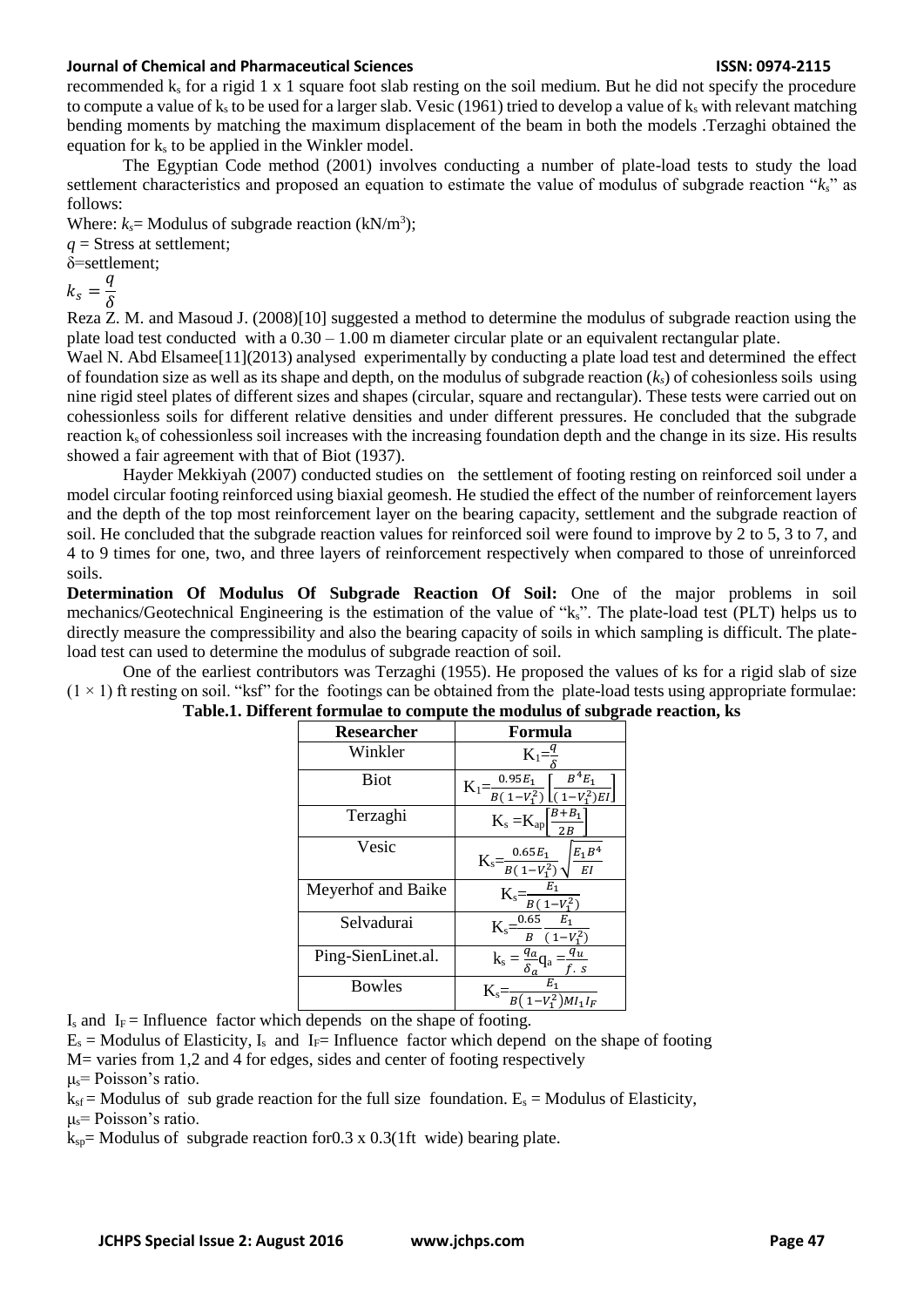## **2. Methods & Materials**

## **Experimental Programme**

**Present Experimental Study:** This experimental programme involves conducting a number of plate load tests on a model footing resting on the reinforced and unreinforced granular bed overlying weak soil. The Plate load tests have been conducted using model footings of 2 shapes (square and circular).The settlement of cohesion less soil underlain by weak soil was measured for different stress levels. Two sizes of geotextiles were used in the test.

Various details of the materials used, test setup, experimental programme and test procedures are presented below **Test Setup**

**Model Tank**: The model tank used for this study is made up of Ferrocement and its internal dimensions are 900mm in both

| Table.2. Properties of Sand and Soil Used In The Test               |                  |            |  |
|---------------------------------------------------------------------|------------------|------------|--|
| <b>Property</b>                                                     | Values           |            |  |
|                                                                     | <b>Sand Soil</b> |            |  |
| Specific Gravity, $(Gs)$                                            | 2.73             | 2.40       |  |
| Density for Loose Sand, $(\gamma \text{dmin})$ (kg/m <sup>3</sup> ) |                  | $13.6$ N/A |  |
| Max. Density, ( $\gamma$ dmax) (kN/m <sup>3</sup> )                 | 17.8             | 16.0       |  |
| Coefficient of Uniformity $(Cu)$                                    | 1.72             | N/A        |  |
| Coefficient of Curvature (Cc)                                       | 0.98             | N/A        |  |
| Angle of Internal Friction for Looses and $(\Phi)$ ,                | 31.0             | N/A        |  |
| Angle of Internal Friction for Dense sand $(\Phi)$ ,                | 36.0             | N/A        |  |
| Undrained Cohesion(C), $(kN/m2)$                                    | N/A              | 42.0       |  |
| Liquid Limit $(LL)$ , $(\%)$                                        |                  | N/A 37.55  |  |
| Plastic Limit (PL), (%)                                             | N/A              | 18.0       |  |
| Optimum Moisture Content (OMG) (%)                                  | N/A              | 21.0       |  |
| Classification                                                      | <b>SP</b>        |            |  |

| Table.2. Properties of Sand and Soil Used In The Test |  |  |  |  |  |
|-------------------------------------------------------|--|--|--|--|--|
|                                                       |  |  |  |  |  |

Length and width, and 800mm deep. It has been designed in such a way that both the length and width are at least nine times that of model footing dimensions so that there should not be any boundary effect while conducting the plate load tests. The experimental setup is shown in figures I and II

**Model Footing:** In this study, two different shapes of isolated footings, namely square and circular are being used. They are made up of steel. The dimensions of square footing is 100mmx100mm and is20mm thick. The circular footing used has100mm diameter and is 20mm thick. The tests are conducted by placing the model footing on the surface during all the tests.

| <b>Property</b>                         | Values          |  |  |
|-----------------------------------------|-----------------|--|--|
| Mass per unit area(gm/m <sup>2</sup> )  | 200.0           |  |  |
| Breaking strength–Warp (5cm x20cm) (Kg) | 257             |  |  |
| Breaking strength-Weft(5cm x20cm) (Kg)  | 181.9           |  |  |
| Extension at Break (%) – Warp           | 36.90           |  |  |
| Extension at Break (%) – Weft           | 30.50           |  |  |
| Thickness(mm)                           | 0.56            |  |  |
| Style (Quality no.)                     | P.D. 381        |  |  |
| Colour                                  | Yellowish-white |  |  |
| Polymer                                 | Polyethyelene   |  |  |

**Table.3. Properties of geotextile used in the test**

**Single/ double /three /Four Layers of (Geotextile):** The test is conducted for granular bed overlying soil (Unreinforced and Reinforced using Geotextile).

**Test Details:** At first the tank is filled with sand in the required amount based on its predetermined density. It is compacted suitably till the required density is achieved. Then the load is applied. The corresponding settlement is measured and noted using two dial gauges and the average of the two readings is obtained at regular intervals till failure. The sand is removed and refilled. It is reinforced with 1, 2, 3 and 4 layers of Geotextiles and the above test is repeated maintaining the predetermined density. The above test is repeated for dense sand for reinforced and unreinforced conditions.

Then the weak silty soil is filled in the tank up to the required level along with the compaction being done in layers, to achieve density obtained from the test results. The sand is then filled up to the bottom level of the reinforcement and compacted again. The jack is placed such that its center is exactly above the reinforcement and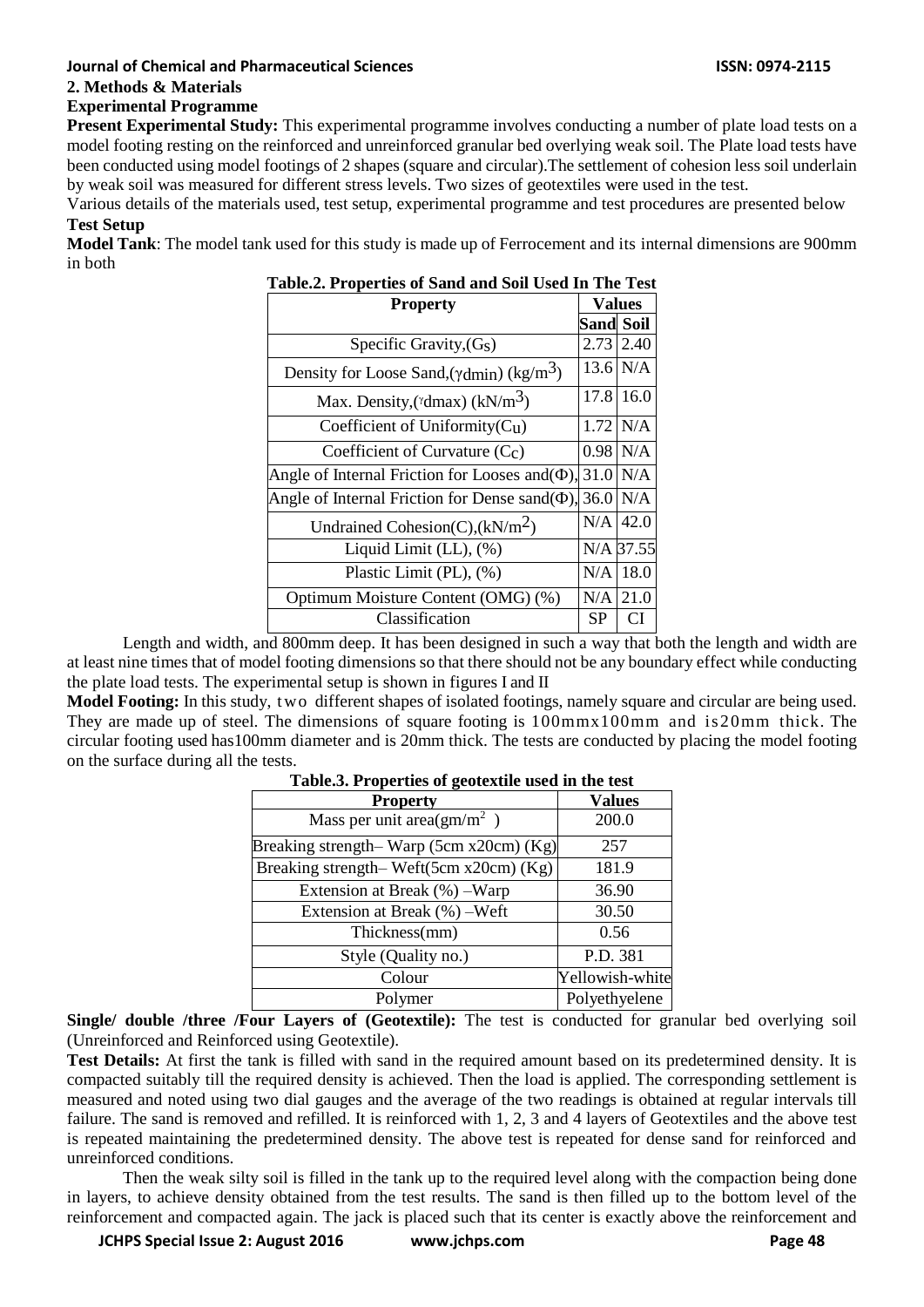load is applied at regular intervals and the corresponding settlement is recorded.

In this study, the depth of the first layer of reinforcement is adopted as 0.5 B (where B is the width of footing) and for the remaining reinforcements 2, 3, 4……N at different layers, each depth(d) of the reinforcement layer from the base of a footing can be calculated by using equation (Winkler, 1987) given as

## $d=u+(N-1)x$  h--------------------------(1)

D is the depth of reinforcement layer from the base of the footing, u is the depth of the first layer of reinforcement from the base of the footing, N is the number of reinforcement layers provided, h is the distance between reinforcement layers. (Refer figure II).

To conduct the model test further by using silty soil at a particular predetermined depth for both unreinforced and reinforced soil it is very important to predetermine and decide the magnitude of parameters like b/B, h/B, u/B, d/D ratios, Where b is the width of the reinforcement. The following are the adopted parameters for this study: Number of reinforcement layers  $(N) = 0,1,2,3,4$ 

Width or layer of each reinforcement layer

 $(b) = 800$ mm $(0.8m) / 400$ mm $(0.4m)$ ,

 $b/B = 8 & 4$ , h/B=5, u/B=5, d/D=0,0.625, 0.125, 0.187,  $&0.25$ 



**foundation bed**



**Figure.2. shows the test setup for weak soil as foundation bed**

**Results:** Settlement was recorded for two shapes of footings (Circular and square) under different stresses. From the measured settlements the semi log graphs were plotted for stress versus the settlement.

#### **3. RESULTS AND DISCUSSIONS**

**Determination of Ultimate Bearing Capacity using model Plate Load Test results:** The ultimate bearing capacity of the soil can be obtained from the relationships between the stresses and the settlement recorded at the surface and at different depths for all the cases by tangent-tangent method according to the Egyptain code method. Figure 4 illustrates for finding the ultimate bearing capacity. The allowable bearing capacity  $(q_a)$  is obtained from ultimate bearing capacity  $(q_u)$  by dividing it by factor of safety (F.S. = 3.0), after which the corresponding settlement (s) is determined. Thus,  $k_s$  is calculated by dividing the allowable bearing capacity  $(q_a)$  by the corresponding settlement (s).

| <b>Type of model footing</b>                                                | <b>Circular</b><br><b>Square</b> |              |            |             |              |             |         |              |
|-----------------------------------------------------------------------------|----------------------------------|--------------|------------|-------------|--------------|-------------|---------|--------------|
| No of Layers of Geotextiles                                                 |                                  |              | 3          | 4           |              | 2           | 3       | 4            |
| <b>Ultimate Bearing Pressure</b><br>$q_u$ for 0.8 X 0.8(kN/m <sup>2</sup> ) | 850                              | 1000         | 1020       | 1050        | 850          | 900         | 1010    | 1030         |
| Allowable bearing pressure<br>$q_a(kN/m^2)$                                 | 283.333<br>3                     | 333.333<br>3 | 340        | 350         | 283.333<br>3 | 300         | 336.666 | 343.333<br>3 |
| Settlement $S(m)$                                                           | 0.0022                           | 0.0022       | 0.0021     | 0.002       | 0.0025       | 0.0024      | 0.0025  | 0.0025       |
| Modulus of subgrade<br>reaction $k_s(kN/m^3)$                               | 128788                           | 151515       | 16190<br>5 | 175000      | 113333       | 122449      | 134667  | 137333       |
| qu for 0.4 X 0.4(kN/m <sup>2</sup> )                                        | 900                              | 1020         | 1035       | 1150        | 810          | 1000        | 1030    | 1050         |
| Allowable bearing pressure<br>$q_a(kN/m^2)$                                 | 300                              | 340          | 345        | 383.33<br>3 | 270          | 333.33<br>3 | 343.333 | 350          |
| Settlement $S(m)$                                                           | 0.002                            | 0.002        | 0.002      | 0.002       | 0.002        | 0.003       | 0.002   | 0.002        |
| Modulus of subgrade<br>reaction $k_s(kN/m^3)$                               | 136364                           | 161905       | 18648<br>6 | 211786      | 117391       | 125786      | 140136  | 155556       |

**Table.4. Values of ks (kN/m3) of soil using plate load test under model circular footing of diameter 100 mm and square footing 100 mm x 100mm using Geotextile**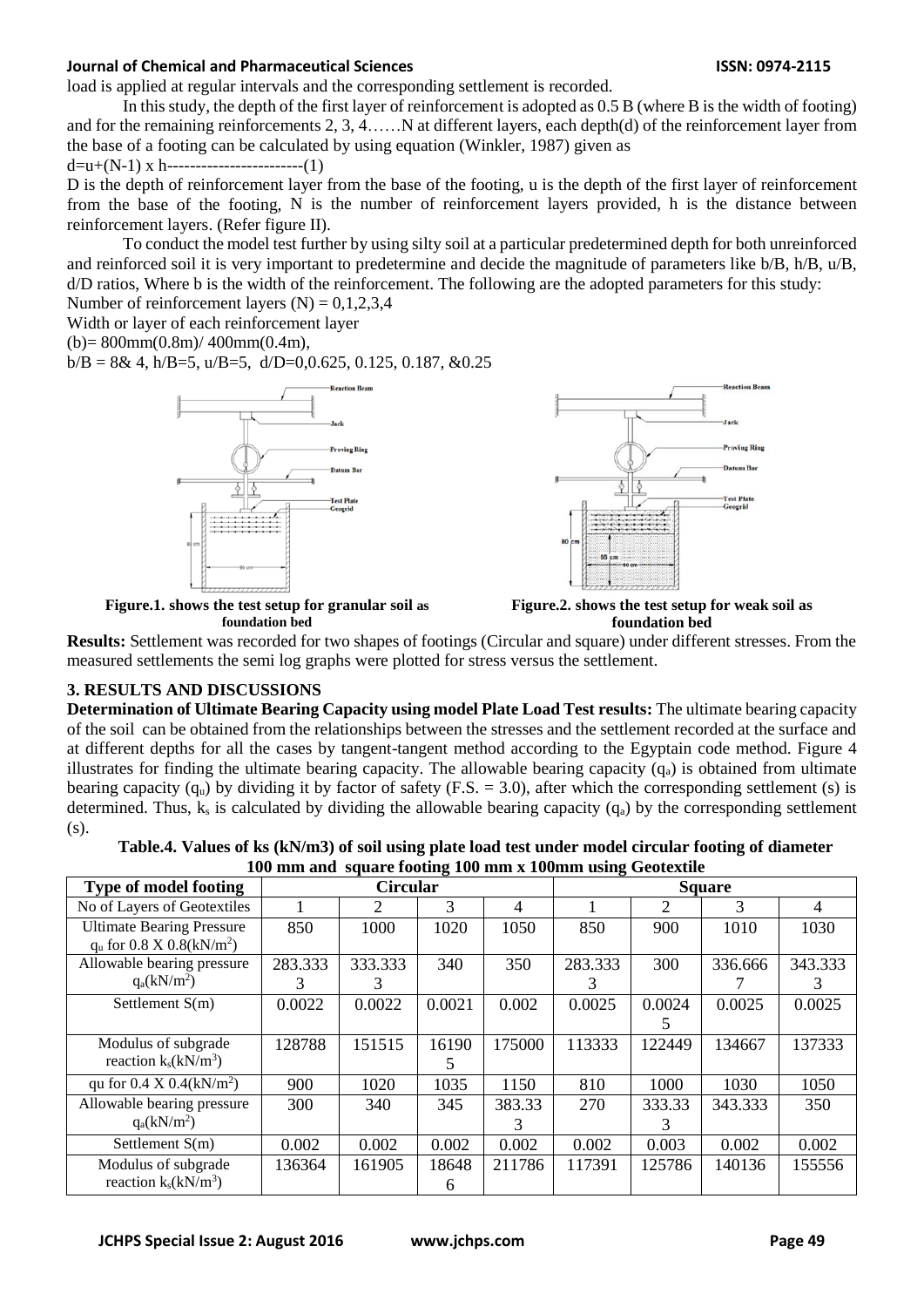# **Journal of Chemical and Pharmaceutical Sciences ISSN: 0974-2115**<br>Stress in kPa



**Figure.3. The relationship between stress and settlement of plate for determination of ultimate bearing capacity for square plate of 100mm x 100mm.**



**Figure.4. Values of** *ks***(kN/m<sup>3</sup> ) of weak soil using Plate Load test under model circular footing(100 mm ) and model square footing (100mm x 100mm)**



Settlement (mm)

**Figure.5. Values of** *ks***(kN/m<sup>3</sup> ) of weak soil using Plate Load test under model circular footing(100 mm ) and model square footing (100mm x 100mm)**

**Variation Of The Modulus Of Subgrade Reaction Of Reinforced Soil:** The different values of subgrade reaction (ks)for both the model circular and square footing under Geotextile for both the sizes have been plotted against the number of layers. It is observed from the graphs that the modulus of subgrade reaction increases for both the footings for both the sizes of Geotextiles with the increase in the number of reinforcement layers. It is maximum for four layers for all the cases. It is observed that the modulus of subgrade reaction is maximum for Geotextile of size 0.4m x 0.4m under circular footing for four layers. It is least for Geotextile of size 0.8m x 0.8m under square footing.

Under circular footing, 4 layers of Geotextile of both the sizes 0.4mx0.4m and 0.8m x0.8m give better results for the modulus of subgrade reaction. The modulus of subgrade reaction has been enhanced due to the introduction of reinforcement. The modulus of subgrade reaction is more under circular footing for both the sizes of Geotextiles.

## **4. CONCLUSIONS**

The following main conclusions are drawn from this study:

a) Practically under field conditions, square footings show better results with respect to bearing capacity and modulus of subgrade reaction than circular footings. But in the tests involving model footings, circular footing shows better results probably due to boundary effects of the foundation test pits.

b) The geotextile of lesser size (0.4m x 0.4m) shows better results than that of bigger size (0.8 x 0.8m). This may be due to the fact that the presence of geotextiles beyond the stress isobars may not be effective.

c) The increase in the number of layers of geotextiles increases the bearing capacity and modulus of subgrade reaction and is maximum for 4 layers.

## **REFERENCES**

Aminaton M, Nima L, Masoud J, Khmehrdad, Payman A and Ali D.B, Foundation size Effect on modulus of subgrade Reaction on sandy soils,The Electronic Journal of Geotechnical Engineering, 17, 2012, 2523-2530.

Biot M.A, Bending of infinite Beams on an Elastic Foundation, Journal of applied Mechanics Trans. Am.soc. Mech. Eng, 59, 1937, A1-A7.

Egyptian Code, Soil Mechanics and Foundation, Organization, Cairo, 2001.